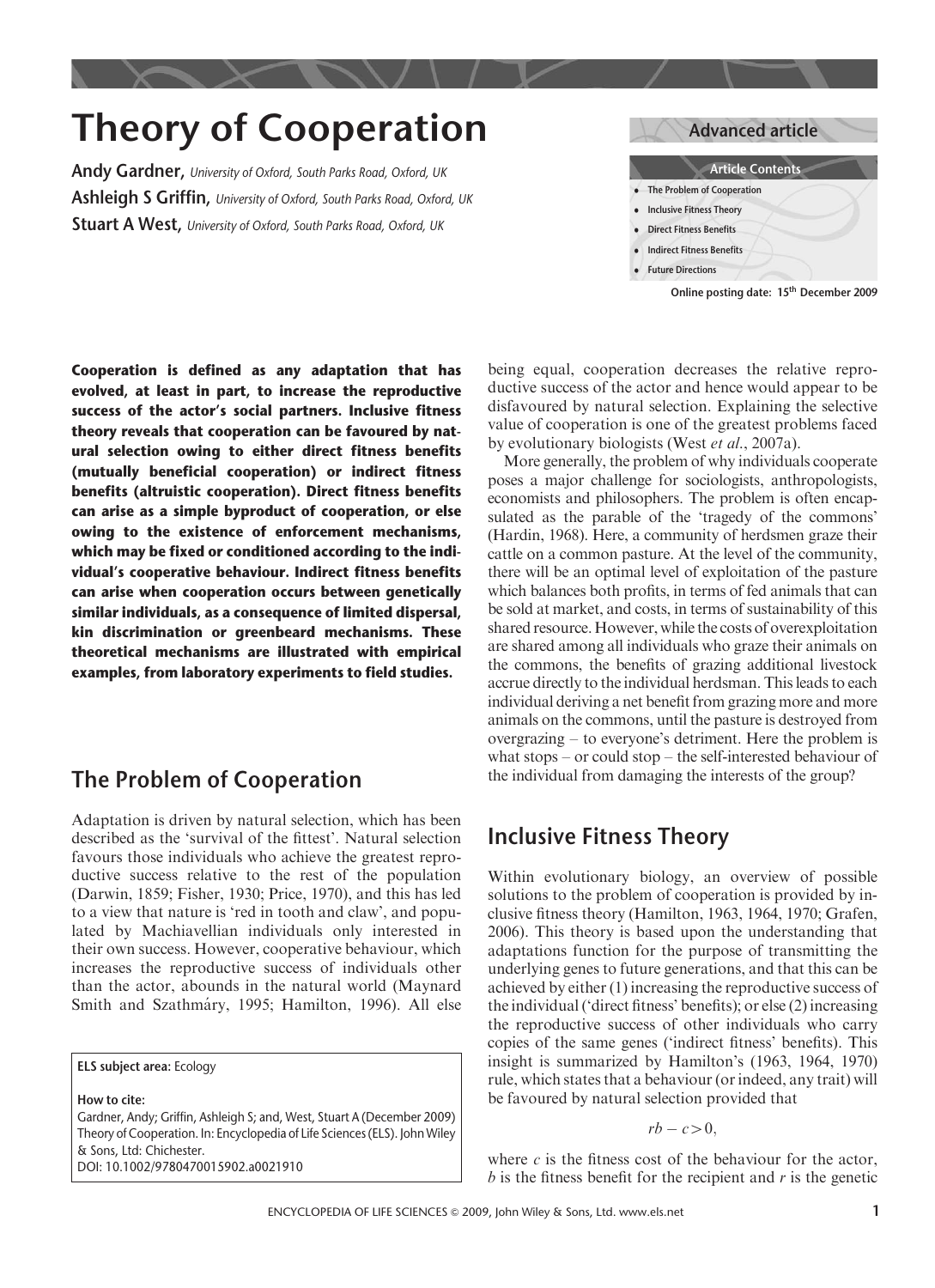

Figure 1 Inclusive fitness is the sum of direct fitness and indirect fitness. Social behaviours affect the reproductive success of individuals beyond the actor. The impact on the actor's own reproductive success is the direct fitness effect. The impact on the reproductive success of social partners, weighted by the relatedness of the actor to the recipient, is the indirect fitness effect. In particular, inclusive fitness does not include all the reproductive success of relatives, only that which is due to the behaviour of the actor (yellow hands). Also, inclusive fitness does not include any of the reproductive success of the actor that is due to the actions of its social partners (blue hands). Reproduced from West et al. (2007a). Reproduced with permission from Elsevier.

relatedness of the actor and recipient. Here, the term  $-c$ captures the direct fitness effect, and the term rb captures the indirect fitness effect, of the behaviour. The sum of these two effects,  $rb-c$ , is termed the 'inclusive fitness' effect (Figure 1). See also: [Hamilton, William Donald](http://dx.doi.org/10.1002/9780470015902.a0006243)

This scheme allows a classification of the four basic types of social behaviour (Hamilton, 1964, 1970; West et al., 2007a, b). A behaviour that incurs a cost to the actor and a benefit to the recipient  $(b>0 & c>0)$  is termed 'altruism'. A behaviour that benefits both actor and recipient  $(b>0 \&$  $c<0$ ) is termed 'mutual benefit'. A behaviour that benefits the actor and incurs a cost for the recipient  $(b<0 & c<0)$  is termed 'selfishness'. And, finally, a behaviour that incurs a cost for both actor and recipient  $(b<0 \& c>0)$  is termed 'spite'. More generally, we describe any behaviour that benefits the recipient  $(b>0)$  as 'helping' (this includes both altruism and mutual benefit), and we describe any behaviour that incurs a cost for the recipient  $(b<0)$  as 'harming' (this includes both selfishness and spite). Formally, cooperation is defined as a helping behaviour that has been favoured, at least in part, owing to the benefit that it gives to the recipient. This includes all altruistic behaviours and any mutually beneficial behaviour in which the direct benefit to the actor follows as a consequence of the benefit to the recipient (West et al., 2007a, b).

## Direct Fitness Benefits

The first class of Darwinian explanations for cooperation are those that rely upon direct fitness benefits, that is mutually beneficial cooperation (Figure 2). Here, we distinguish two basic types: byproduct benefits, which arise as a basic consequence of otherwise self-interested behaviour of the actor, and enforcement, for example where the actor is rewarded for cooperation or punished for noncooperation. Among the latter type, we distinguish fixed, behaviourally inflexible enforcement mechanisms from those that are conditionally adjusted in response to the actor's behaviour.

#### Byproduct benefits

Social partners may have a shared interest in cooperation (Figure 2a). For example, in many cooperative breeding vertebrates, such as meerkats, larger group size can provide a benefit to all the members of the group through an increase in factors such as survival, foraging success, or the likelihood of winning between-group conflicts (Clutton-Brock, 2002). In this case, subordinate individuals can be selected to help rear offspring that are not their own, to increase group size ('group augmentation'; Kokko et al., 2001). Selection for such helping is further increased if there is a chance that the subordinate will obtain dominance in the group at some later point, because they would then have a larger number of helpers themselves. These advantages of group augmentation would be greatest for the sex that is most likely to remain and breed in the natal group, which provides an explanation for why the level of helping is greatest in that sex for birds (males) and mammals (females) (Clutton-Brock et al., 2002). Similar benefits of increased individual success in larger groups have been suggested to be important in a range of other cooperative organisms, including ants and social spiders (Avilés and Tufiño, 1998; Bernasconi and Strassmann, 1999). See also: [The Evolution](http://dx.doi.org/10.1002/9780470015902.a0021218) [and Ecology of Cooperative Breeding in Vertebrates](http://dx.doi.org/10.1002/9780470015902.a0021218)

Direct fitness benefits also appear to be important for cooperative breeding in the wasp Polistes dominulus (Queller et al., 2000). In this species, colonies are initiated by one or a small number of foundress females who then form a dominance hierarchy with the dominant laying most of the eggs and the subordinates carrying out most of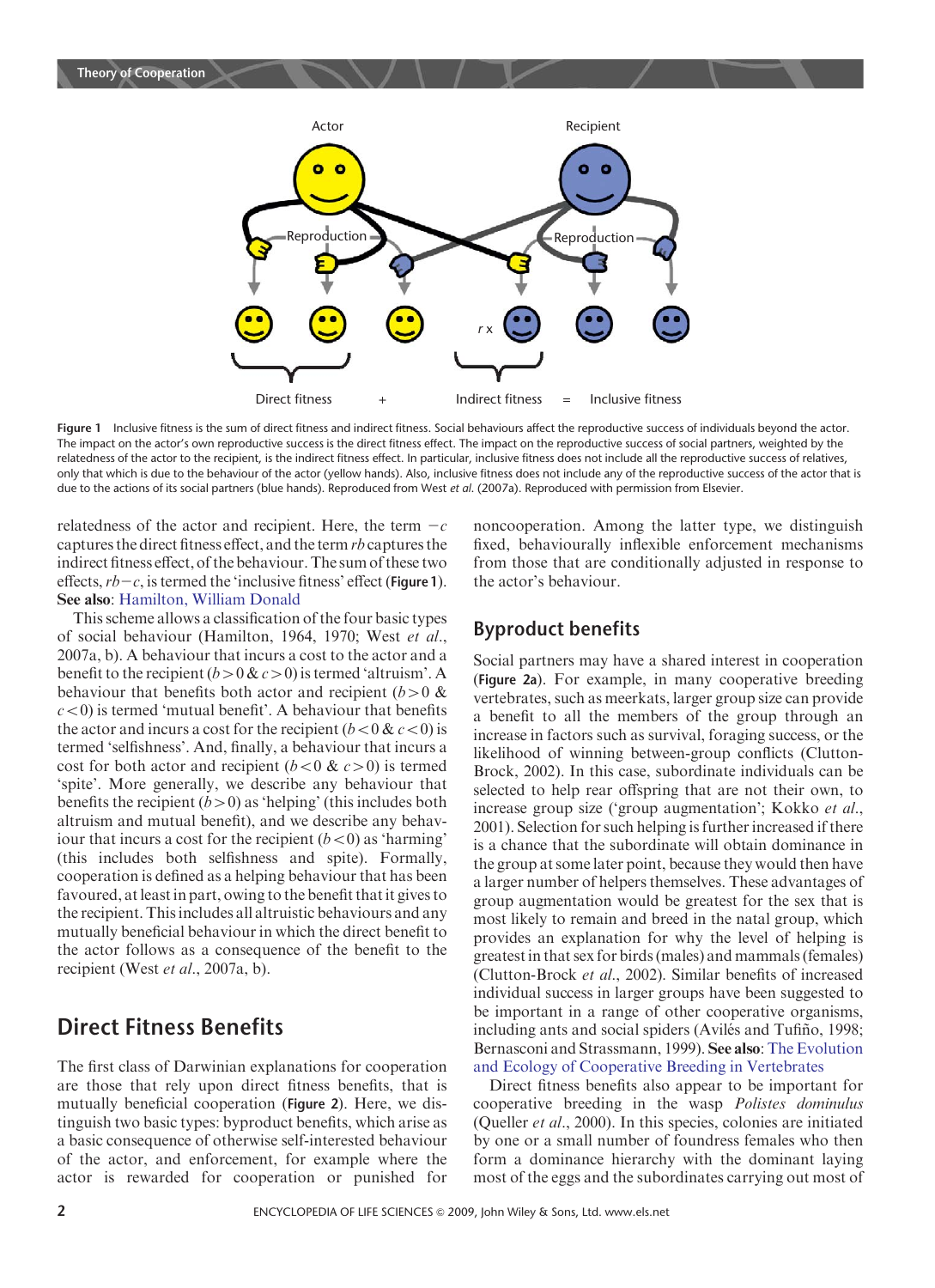

Figure 2 Mechanisms generating direct fitness benefits for cooperation. (a) Byproduct benefit. Helping a social partner may lead to increases in the overall fitness of all individuals in a social group; for example, in situations where larger social groups offer better protection against predators, the actor could benefit from helping its neighbours to reproduce (group augmentation). (b) Conditional enforcement. Helping may lead to a change in the behaviour of the recipient or a third party, in a way that leads to an overall direct fitness benefit for the actor; for example, direct reciprocity ensures that cooperators receive more cooperation than cheats, giving a direct benefit to cooperation even if each act involves an immediate cost. (c) Unconditional enforcement. Helping may be the only option available to an individual, if the possibility for it to behave selfishly is ruled-out by a successful system of policing.

the more risky foraging. Eggs give rise to larvae, some of which are raised to become workers that forego reproduction in order to perform other tasks in the colony. In one study, it was found that 35% of subordinates were unrelated to the dominant. These subordinates gain significant direct fitness benefits from staying and helping on the nest because dominants suffer an appreciable mortality rate, and so there is approximately a 10% chance that a subordinate will become the dominant in the group, by the time that the workers emerge (Queller *et al.*, 2000). It is unlikely that subordinates are merely helping nonrelatives by accident in this species, because there is sufficient between-individual variation in cuticular lipids (surface molecules employed in the recognition of nestmates) to allow subordinates to distinguish related nestmates from unrelated nestmates (Dani et al., 2004), and so natural selection could have acted to reduce or remove cooperative behaviour when subordinates are on a colony with nonrelatives.

## Enforced cooperation

Cooperation can be enforced if there is a mechanism for rewarding cooperators or punishing cheats (Trivers, 1971; Axelrod and Hamilton, 1981; Frank, 2003; Figure 2b). This was emphasized by Trivers (1971), who showed that cooperation could be favoured in reciprocal interactions, with individuals preferentially aiding those that have helped them in the past. In this case, cooperation provides a direct fitness benefit, as it is only favoured if the short term cost of being cooperative is outweighed by the long-term benefit of receiving cooperation (Lehmann and Keller, 2006). Trivers (1971) termed this 'reciprocal altruism', but because it provides a direct fitness benefit, it is mutually beneficial and not truly altruistic. Consequently, 'reciprocity' or 'reciprocal cooperation' are more appropriate terms. Here, we use the term 'reciprocity' to mean the specific mechanism by which cooperation is preferentially directed at cooperative individuals, either directly (help those that help you) or indirectly (help those that help others).

Although such reciprocity has attracted a huge amount of theoretical attention, it is thought to be generally unimportant outside of humans (Hammerstein, 2003). A famous possible exception is food-sharing in vampire bats, where successfully feeding individuals share their blood meals with less-successful social partners who shared with them on earlier occasions (Wilkinson, 1984), though even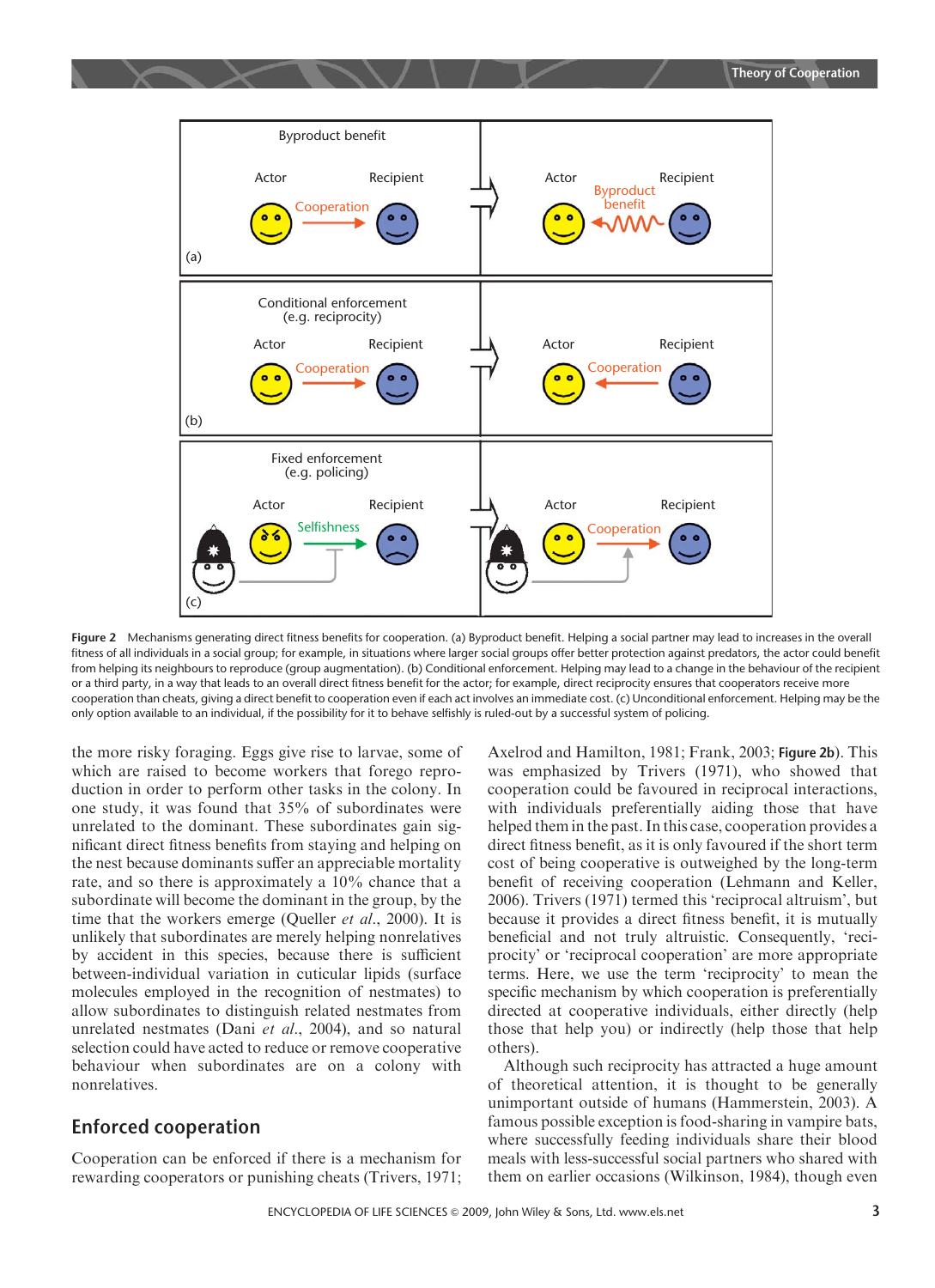here the mechanism is somewhat obscure (e.g. Stevens and Hauser, 2004). Our use of the term reciprocity differentiates it from other cases of enforcement that also rely on behavioural flexibility and which has been variously termed punishment, policing, sanctions, partner switching and partner choice (Frank, 2003; Sachs et al., 2004). In some cases the term 'reciprocity' is used more generally to cover all these cases (Lehmann and Keller, 2006).

Enforcement has been suggested to be important in a number of vertebrates. A particularly ruthless example is found in meerkats, where the dominant female suppresses reproduction in her subordinates (Young et al., 2006). If a subordinate female becomes pregnant when the dominant is also pregnant, then the dominant is likely to subject the subordinate to aggressive attack and temporarily evict her from the group; this usually leads to abortion of the subordinate's litter. In another cooperative breeding vertebrate, the white-fronted bee-eater, harassment both encourages cooperation and reduces competition (Emlen and Wrege, 1992). In this species, adults preferentially disrupt the breeding attempts of close relatives (offspring), and this harassment frequently leads to the offspring becoming a helper at the nest of the harasser. This strategy appears to work because the offspring gain approximately the same inclusive fitness return from helping at a nest as breeding independently and so have little to lose from becoming a helper, whereas the parents have a lot to gain from obtaining a helper (Emlen and Wrege, 1992).

Enforcement has also been suggested to be an important factor favouring cooperation in humans (Figure 3). In one study, students were split into groups of four to play a public goods game for cash prizes, where each person could contribute monetary units to a group project (Fehr and Gächter, 2002). For every unit invested in the group project, each of the four members of the group earned 0.4 units. This leads to the problem of cooperation because whilst investing increased the units available to the group, the investor was returned less than they invested. The experiment was repeated with and without punishment; punishment was incorporated by allowing individuals to pay money to have units deduced from other players, after they were informed about each other's investments. As expected, punishment led to higher levels of cooperation, as measured by higher investment in the group project (Fehr and Gächter, 2002).

In the above-mentioned situation, enforcement of cooperation has involved facultative, or conditional, behaviour of social partners, which is adjusted in response to the behaviour of the focal individual. However, cooperation can also be enforced with fixed strategies that remove the opportunity for competition or cheating (Leigh, 1971; Frank, 2003; Figure 2c). If opportunities for competition or cheating are limited, then individuals can only increase their own success by increasing the success of their group (Frank, 2003), and receiving their fair share of this success. Consequently, any mechanism that aligns reproductive interests or represses competition within groups will select for higher levels of cooperation. Fair meiosis may be an example of such a mechanism and appears to have been favoured because it aligns the reproductive interests of genes in a genome (Leigh, 1971). Under the rules of fair Mendelian transmission, every gene in the genome has an equal probability of being passed onto the individual's offspring, so it is in the interests of all genes to maximize the reproductive success of the individual. Although selfish genes ('Mendelian outlaws') that increase their own transmission rate can arise and spread, there is often strong selection for them to be suppressed by the majority of genes elsewhere in the genome, and this policing prevents the genome dissolving into anarchy. This democratic tendency has been termed the 'parliament of the genes' (Leigh, 1971). An example of a Mendelian



Figure 3 Cooperation and punishment in humans. Humans show higher levels of cooperation in economic games, when there are opportunities to punish individuals who do not cooperate (Fehr and Gächter, 2002). Thanks to E. Fehr for data and O. Henderson for illustration. Reproduced from West et al. (2007a). Reproduced with permission from Elsevier.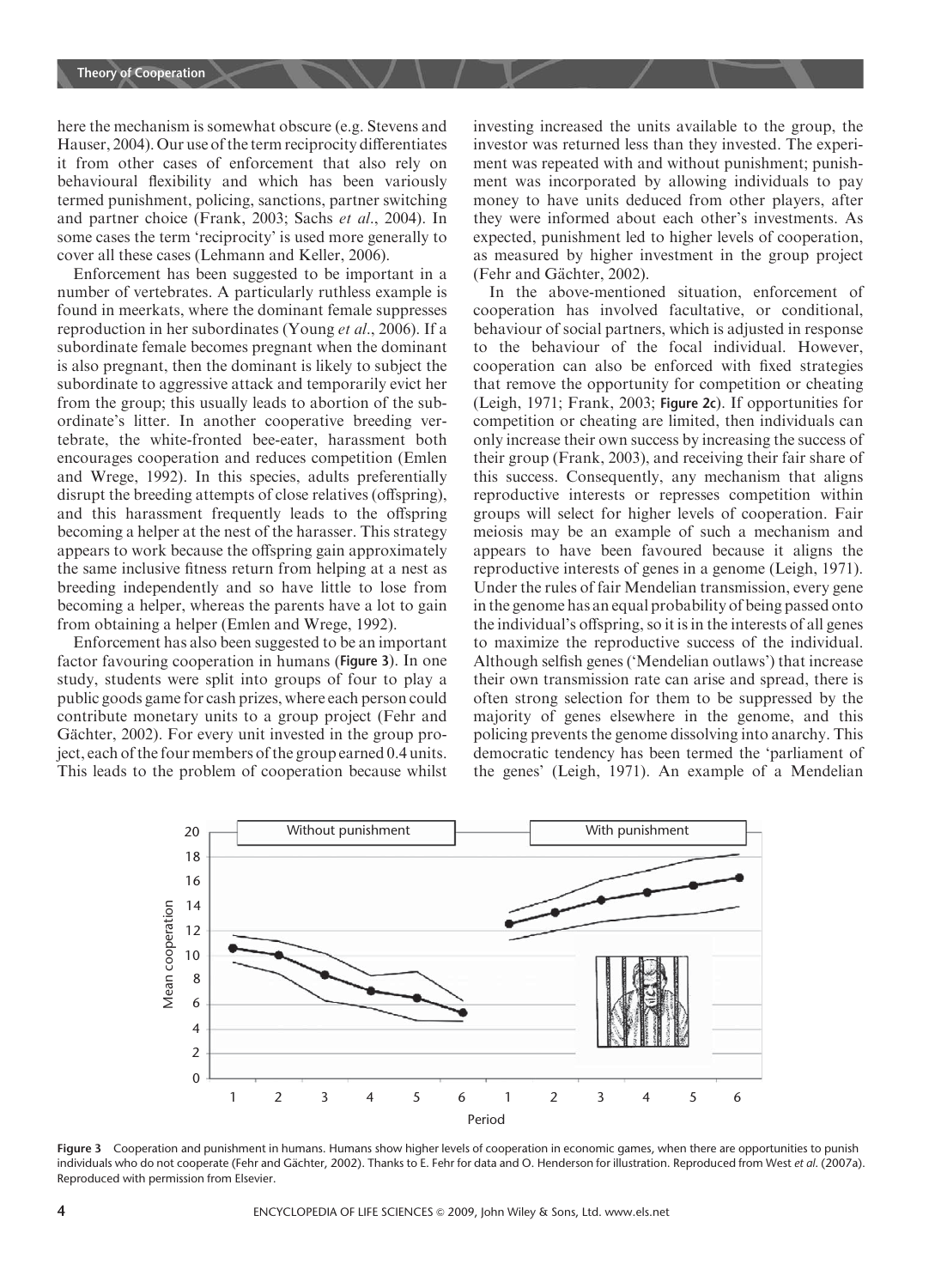outlaw is the  $t$  haplotype of mice, which derives a transmission advantage in the context of male reproduction by eliminating non-t-carrying sperm and hence increasing the fertilization success of t-carrying sperm, and which has been shown to be suppressed by other genes in laboratory populations of mice (reviewed by Burt and Trivers, 2006).

#### Why enforce?

Whilst it is clear that behaviours such as punishment or policing favour cooperation, it is sometimes less obvious how punishment or policing can themselves be favoured by natural selection. To be favoured, behaviours such as punishment must provide a direct or an indirect fitness benefit to the punisher. The simplest way in which such behaviours could provide a direct fitness advantage is if they lead to the termination of interactions with relatively uncooperative individuals (ostracism) and hence allow interactions to be focused on more cooperative individuals (Axelrod and Hamilton, 1981; West  $et$  al., 2002; Frank, 2003). In meerkats, pregnant subordinates will kill other young, even those of the dominant, and so the dominant increases the survival of her offspring by harassing and evicting pregnant subordinates (Young et al., 2006). A more complicated possibility is that the punished individuals change their behaviour in response to punishment and are more likely to cooperate with the punisher in future

interactions (Clutton-Brock and Parker, 1995). Finally, enforcement mechanisms may evolve for reasons that are unconnected with their consequences for cooperation. For example, honeybee workers can lay unfertilized eggs that will develop as males, but generally do not, since most worker-laid eggs are eaten by other workers – a form of enforcement that has been termed 'worker policing'. However, this egg-eating has not evolved for the purpose of maintaining cooperation, but rather because workers are less related to the sons of other workers (nephews) than they are to the queen's sons (brothers), and so they are favoured to kill the former and rear only the latter. In other words, worker policing would continue to be favoured even if this did not lead to an increase in cooperation within the hive (Ratnieks, 1988; Ratnieks and Visscher, 1989; Wenseleers and Ratnieks, 2006).

## Indirect Fitness Benefits

The second class of adaptive explanations for cooperation are those that rely upon indirect fitness benefits, that is, altruistic cooperation. Three major mechanisms for generating indirect fitness benefits – which rely on the improvements to reproductive success preferentially accruing to other carriers of the actor's genes – have been identified (Figure 4). These are limited dispersal, in which



Figure 4 Mechanisms generating indirect fitness benefits for cooperation. (a) Limited dispersal. If individuals do not move far during their lifetime, then they will tend to be surrounded by kin (shaded) and hence even indiscriminate altruism could be directed primarily towards kin rather than nonkin. (b) Kin discrimination. For example, if the actor can remember those individuals it shared a nest with when young and discriminate these kin (shaded) from nonkin (unshaded) after leaving the nest, then cooperation can be directed primarily towards genetic relatives. (c) Greenbeard. If the gene controlling altruism is also associated with a phenotypic marker, such as a green beard, then green-bearded individuals can identify which of their neighbours carries a copy of the gene. Altruism directed at genetic relatives can be favoured by natural selection, even if these are not genealogical relatives (kin).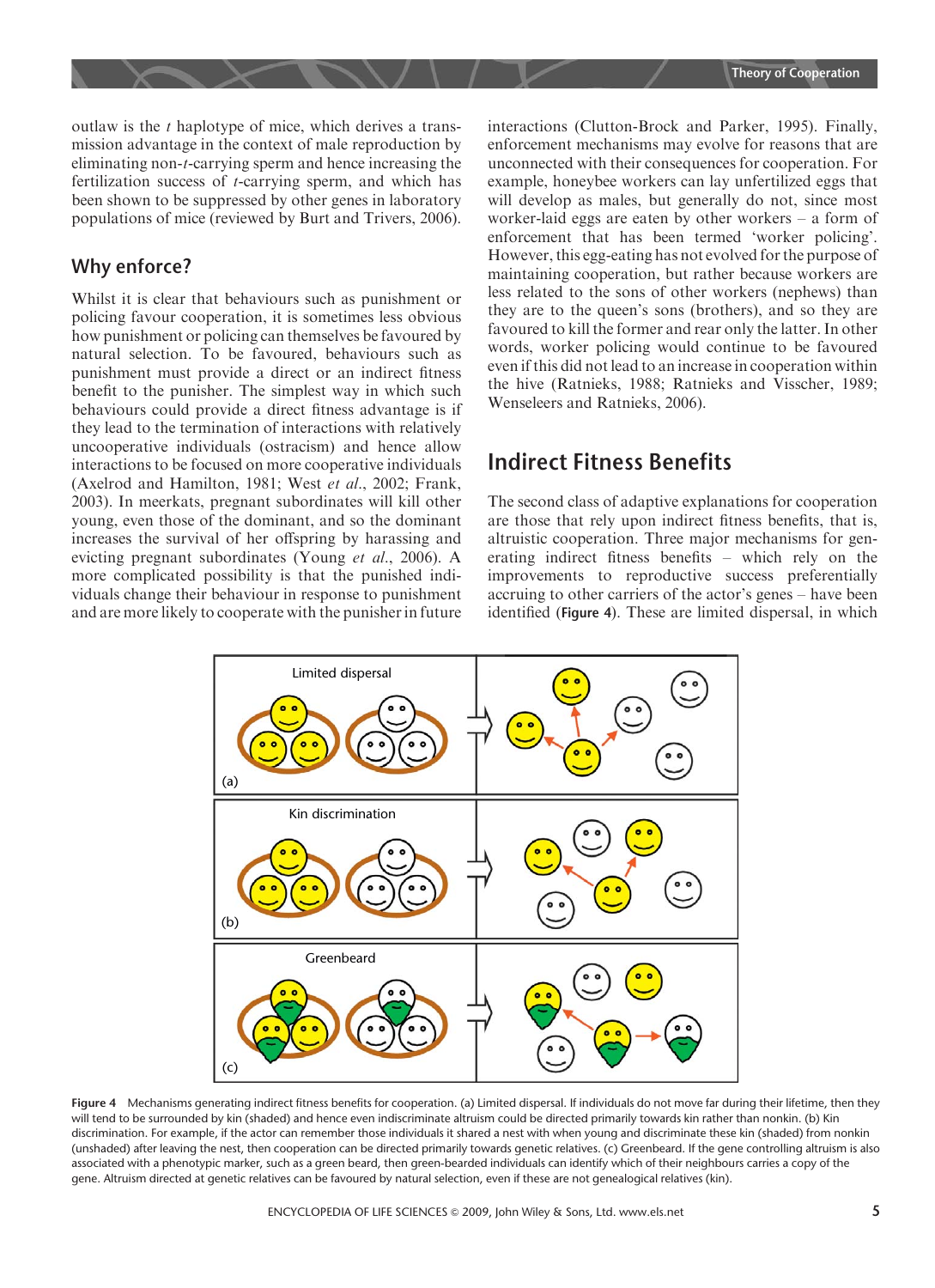populations are not well mixed and so neighbouring individuals tend to be closely related; kin discrimination, in which individuals respond to cues that indicate that their social partner is a close relative; and the greenbeard effect, in which the gene for cooperation directly detects copies of itself among the actor's social partners.

#### Limited dispersal

Perhaps the simplest mechanism for generating positive relatedness between social partners is limited dispersal – also termed 'population viscosity' – which ensures that genetic similarity of individuals is correlated with their spatial proximity (Hamilton, 1964, 1971; Figure 4a), so that even indiscriminate cooperation with one's neighbours could be favoured via indirect fitness benefits. Because this mechanism does not require complicated cognitive faculties, it has the potential to apply very generally, at all levels of biological organization. Empirical support for this idea has been found in experimental manipulations of bacterial populations (Griffin et al., 2004). Pseudomonas aeruginosa bacteria cooperate by producing iron-scavenging molecules, called siderophores, that they secrete into their environment. Because the siderophores are costly to produce and can be used by any cell in the local population, they represent a form of 'public goods' cooperation, which would appear to be vulnerable to invasion by cheats who do not produce their fair share of siderophores but which free-ride on the contributions made by their social partners. When the population of bacteria is well mixed, cooperation is indeed disfavoured and cheats accumulate in the population. However, when the population is structured, with little exchange of individual cells between subpopulations, then high local relatedness can favour cooperation over cheating.

A complication with this mechanism is that limited dispersal can also lead to an intensifying of competition for resources between social partners, and this can reduce or even completely negate the benefits of cooperation (Queller, 1992; West et al., 2002). For example, helping a sibling to achieve greater reproductive success might not be favoured if their offspring end up competing with the offspring of one's other siblings. In the simplest scenario, these two effects exactly cancel, so that cooperation is as readily favoured (or disfavoured) in a viscous population as it is in a fully mixed population (Taylor, 1992). One solution to this problem is 'budding' dispersal, where social groups undergo fission and dispersal but where there is only limited exchange of individuals between groups (Gardner and West, 2006). This eases resource competition, but maintains high relatedness between social partners and has been shown to favour cooperation in selection experiments with P. aeruginosa (Kümmerli et al., 2009).

#### Kin discrimination

Another mechanism that can promote the evolution of cooperation is kin discrimination, when an individual can distinguish its kin from nonkin and preferentially direct aid



Figure 5 Kin discrimination in long-tailed tits. Ninety-four percent of helpers prefer to help at nests containing related chicks when they have the choice of where to invest their efforts (Russell and Hatchwell, 2001). Thanks to O. Henderson for illustration. Reproduced from West et al. (2007a). Reproduced with permission from Elsevier.

towards the former (Figure 4b; Hamilton, 1964). Because kin tend to share genes in common, this nepotism can lead to an appreciable genetic relatedness between the individual and its beneficiaries, favouring the evolution of altruistic cooperation. This has been demonstrated in many cooperatively breeding vertebrates such as longtailed tits, where individuals that fail to breed independently and, owing to low survival between breeding seasons, have little prospect of pursuing their own future reproduction, preferentially help at the nest of closer relatives (Figure 5; Russell and Hatchwell, 2001). In this species, individuals distinguish between relatives and nonrelatives on the basis of vocal contact cues, which are learned from adults during the nesting period (associative learning). This leads to the situation where individuals tend to help relatives with whom they have been associated during the nestling phase.

Inclusive fitness theory not only explains kin discrimination, but also explains variation in the level of kin discrimination across species (Griffin and West, 2003). In contrast to the long-tailed tit example given earlier, some cooperative breeding vertebrates, such as meerkats (Clutton-Brock et al., 2000), have subordinates that do not show kin discrimination when helping. This is presumably because there are direct fitness benefits of helping, as discussed earlier. Clearly, the advantage of kin discrimination will be positively correlated with the benefit provided by cooperation. In the extreme, if a supposedly 'helpful' behaviour provides little or no benefit to the recipients, then there is little or no advantage in directing it preferentially towards closer relatives. This leads to the prediction that kin discrimination should be greater in those species where cooperation provides a larger benefit for the recipient, and this pattern is indeed observed across cooperatively breeding vertebrate species (Griffin and West, 2003).

## Greenbeard effect

The final mechanism for generating indirect fitness benefits for cooperation is the greenbeard effect. This is similar to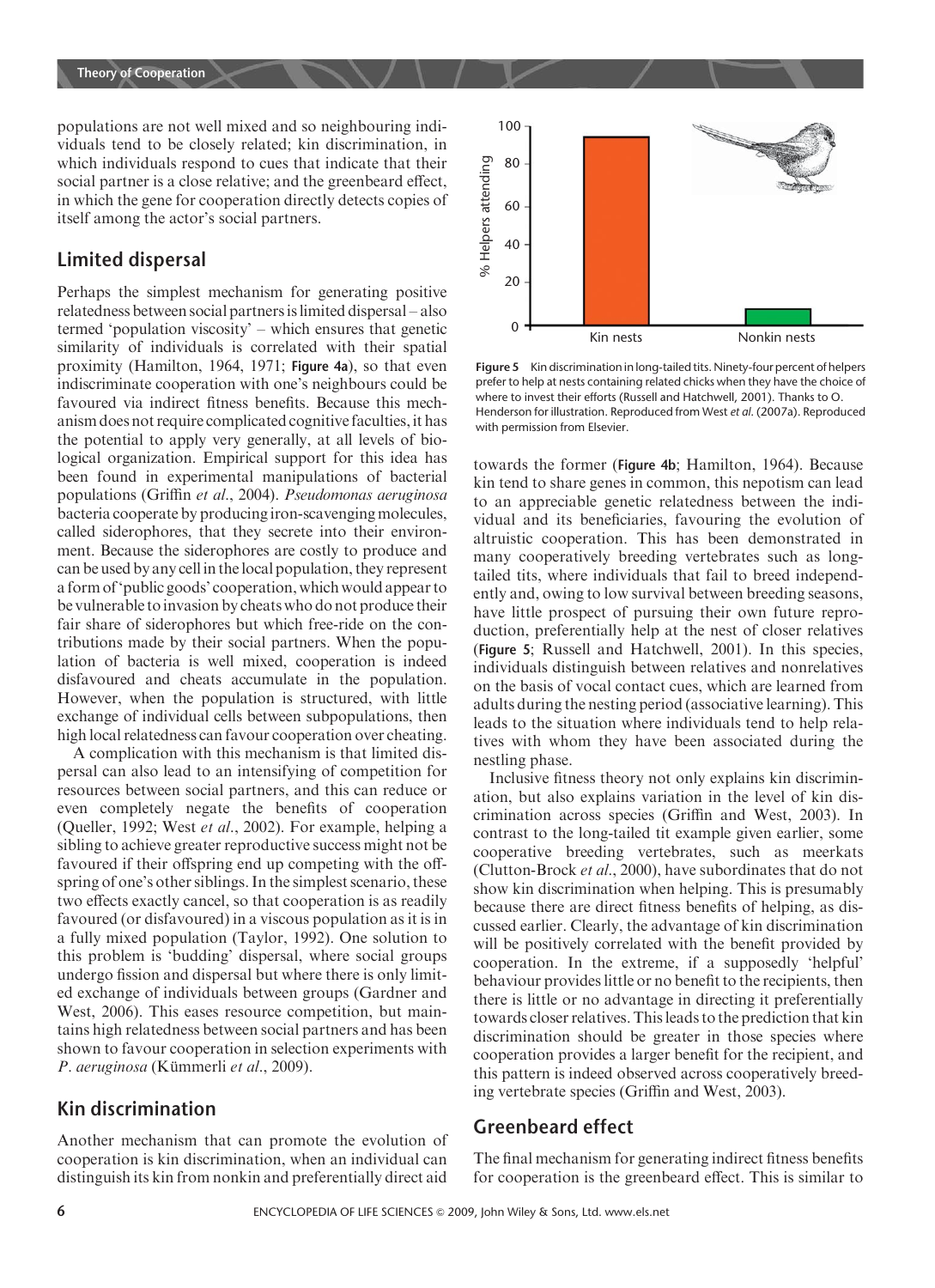kin discrimination, but involves the actor identifying which of its social partners share the gene for cooperation, and preferentially interacting with those individuals, even if they are neither close relatives nor genetically similar at other loci (Hamilton, 1964; Figure 4c). The mechanism gets its name from a hypothetical example, proposed by Dawkins (1976), in which a gene causes individuals to grow a green beard, and to act altruistically only towards other individuals who have green beards – thus looking out for its own interests. This highlights that genetic relatedness is distinct from genealogical relationship. Greenbeard genes are vulnerable to cheating by individuals who wear a beard but do not exhibit altruism and so are expected to be rare in the natural world. One of the few cases where a cooperative greenbeard does occur is in the slime mould Dictyostelium discoideum, which forms fruiting bodies in a very similar way to Dictyostelium purpureum. In D. discoideum, individuals with the csa cell-adhesion gene adhere to each other in aggregation streams, excluding mutants who do not, and cooperatively form fruiting bodies (Queller et al., 2003). Here, cell adhesion commits an amoeba to the possibility of becoming a stalk cell, but is also required to be included in the fruiting body and hence to have a chance at successful spore formation. See also: *Dictyostelium*[: Cell Sorting and](http://dx.doi.org/10.1038/npg.els.0001116) [Patterning](http://dx.doi.org/10.1038/npg.els.0001116)

## Future Directions

We have seen that there is a well-developed theoretical overview for tackling the problem of cooperation in evolutionary biology. Adaptive explanations of cooperation involve inclusive fitness benefits, which can be subdivided into direct fitness and indirect fitness categories. Also, in broad outline, there is a good understanding of the types of mechanisms that can deliver such benefits. However, the relative importance of direct and indirect fitness benefits, in explaining cooperation as it occurs across the whole of the diversity of life, is far from being properly understood. We suggest three directions that will be crucial for further development of the field.

First, we need better integration between theory and empirical work. Much theoretical work is aimed at developing very general models that can be difficult to apply to real systems. Greater emphasis is needed on the development of models that can be applied to and tested in specific systems and which make predictions for how the level of cooperation should vary, not just whether it should occur. The usefulness of this approach is clearly demonstrated by the fact that the most successful branches of social evolution theory are those, such as sex ratio evolution, where there has been the greatest integration of theory and empirical work (Frank, 1998; Boomsma et al., 2003). The need for testable predictions is particularly great for many direct fitness explanations for cooperation, which are often only invoked when indirect fitness explanations apparently fail and not as a competing hypothesis.

Second, the possible advantages of less traditional study systems need to be exploited. Previous empirical work has focused on animals, and within them, the Hymenoptera (ants, bees and wasps) and the cooperatively breeding vertebrates. Far less attention is applied to other possibilities such as termites, social spiders or aphids. Beyond the animal world, the amazing opportunities offered by bacteria and other microbes have only just been realized, let alone exploited (West et al., 2007a, b). Different taxa offer different advantages. For example, whilst bacteria are useful for genetic manipulations and multigeneration selection experiments, insects and vertebrates are more useful for field studies. Furthermore, apart from work on selfish genetic elements and their suppressors, far less attention has been paid to the problems of cooperation that occupy lower levels among the major evolutionary transitions, such as the evolution of multicellularity (Michod and Roze, 2001).

Third, there is a strong need for greater unification across taxa. In some cases, there is surprisingly little interaction between empirical workers and theoreticians in different areas. For example, one could be forgiven for thinking that the human, primate and social insect literatures on cooperation concerned completely different topics, rather than attempts to develop and test the same body of theory. This lack of unification has led to much semantic confusion and unnecessary reinvention of theory. Inclusive fitness (Hamilton, 1964) provides a relatively unified body of theory on the evolution of cooperation (Frank, 2003; Sachs et al., 2004; Grafen, 2006; Lehmann and Keller, 2006; West et al., 2007a), and the major aim for the future should be to show how this links and differentiates explanations for cooperation across the various taxa and levels of biological organization.

## References

- Avilés L and Tufiño P (1998) Colony size and individual fitness in the social spider Anelosimus eximius. American Naturalist 152: 403–418.
- Axelrod R and Hamilton WD (1981) The evolution of cooperation. Science 211: 1390–1396.
- Bernasconi G and Strassmann JE (1999) Cooperation among unrelated individuals: the ant foundress case. Trends in Ecology & Evolution 14: 477–482.
- Boomsma JJ, Nielsen J, Sundstrom L et al. (2003) Informational constraints on optimal sex allocation in ants. Proceedings of the National Academy of Sciences of the USA 100: 8799–8804.
- Burt A and Trivers R (2006) Genes in Conflict. Harvard: Belknap Press.
- Clutton-Brock TH and Parker GA (1995) Punishment in animal societies. Nature 373: 209-216.
- Clutton-Brock TH (2002) Breeding together: kin selection, reciprocity and mutualism in cooperative animal societies. Science 296: 69–72.
- Clutton-Brock TH, Brotherton PNM, Oriain MJ et al. (2000) Individual contributions to babysitting in a cooperative mongoose, Suricata suricatta. Proceedings of the Royal Society of London Series B 267: 301–305.